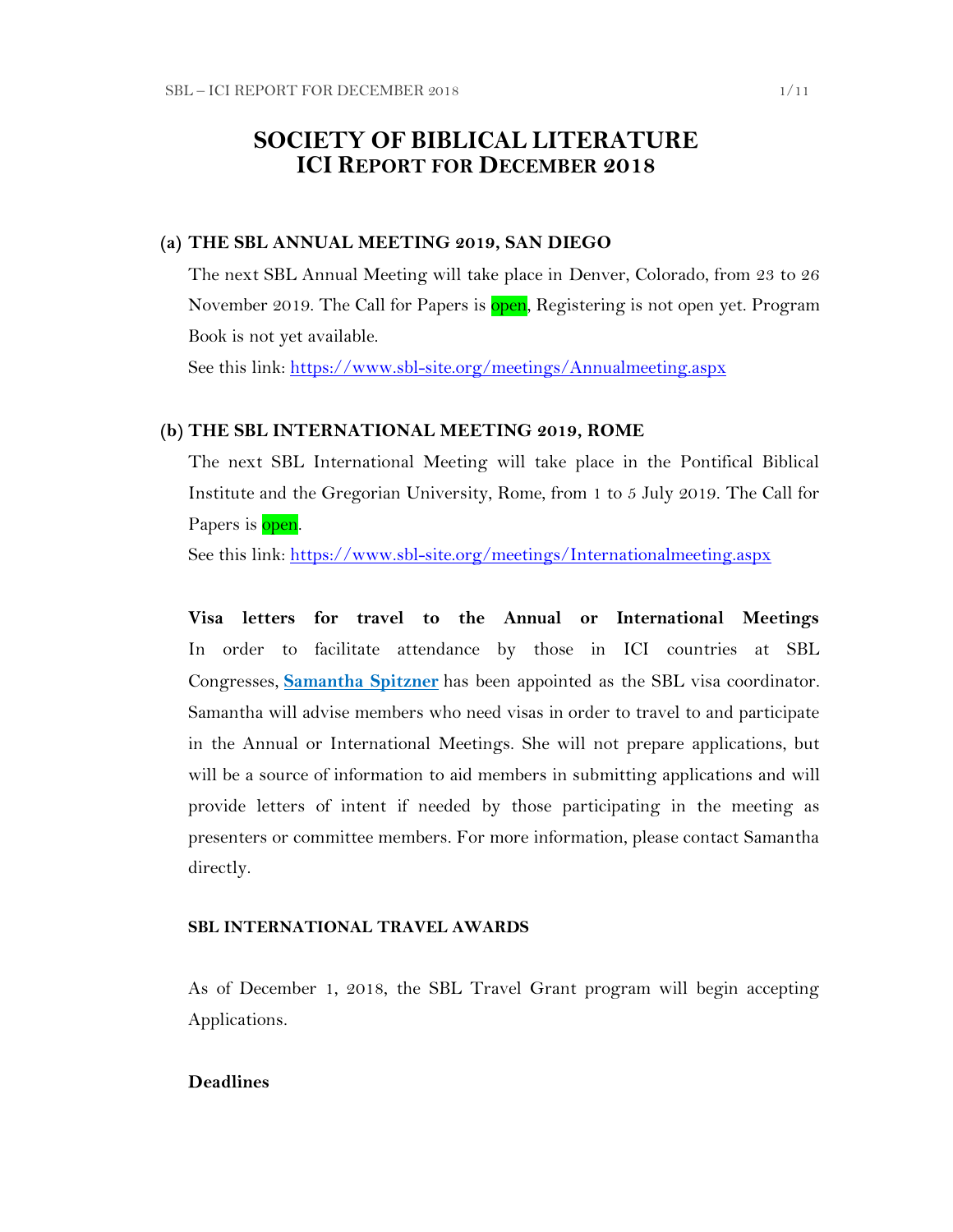1 December 2018: International Travel Award application opens.

15 February  $2019$ : Deadline – Application form and recommendation letter.

15 April 2019: Award decisions will be announced.

The SBL International Travel Awards offer opportunities to current SBL members outside North America to attend the Annual or International Meeting, to participate in the program, to enhance their professional development, and to build their network with fellow scholars. These grants help facilitate the work of Program Units and the International Cooperation Initiative ("ICI"). These grants are intended to support underrepresented and underresourced scholars. As such, preference will be given to women, people of historically underrepresented ethnicities, and members from **[ICI-qualifying countries](https://www.sbl-site.org/assets/pdfs/ICIcountries.pdf)**. A key criterion is an applicant's demonstrable financial need.

Four International Travel Award Panels (ITAP) will administer the awards each year, serving four geographic regions:

- Africa and Middle East
- Asia and Pacific
- Eastern Europe
- Latin America and Caribbean

For awards offered in 2018, each ITAP will administer \$3,000 in awards in each region. The panels may determine the best distribution of funds (e.g., as one \$1000 and one \$2000 award, or as three awards of \$1000 each). The applicants must attend the Annual or International Meetings, but may or may not participate in the program, depending upon their needs expressed in the application. All grants include lodging (one room, single or shared) for four nights and complimentary meeting registration. Recipients may not have attended an Annual or International Meeting within the last five (5) years.

<https://www.sbl-site.org/membership/AMtravelgrant.aspx>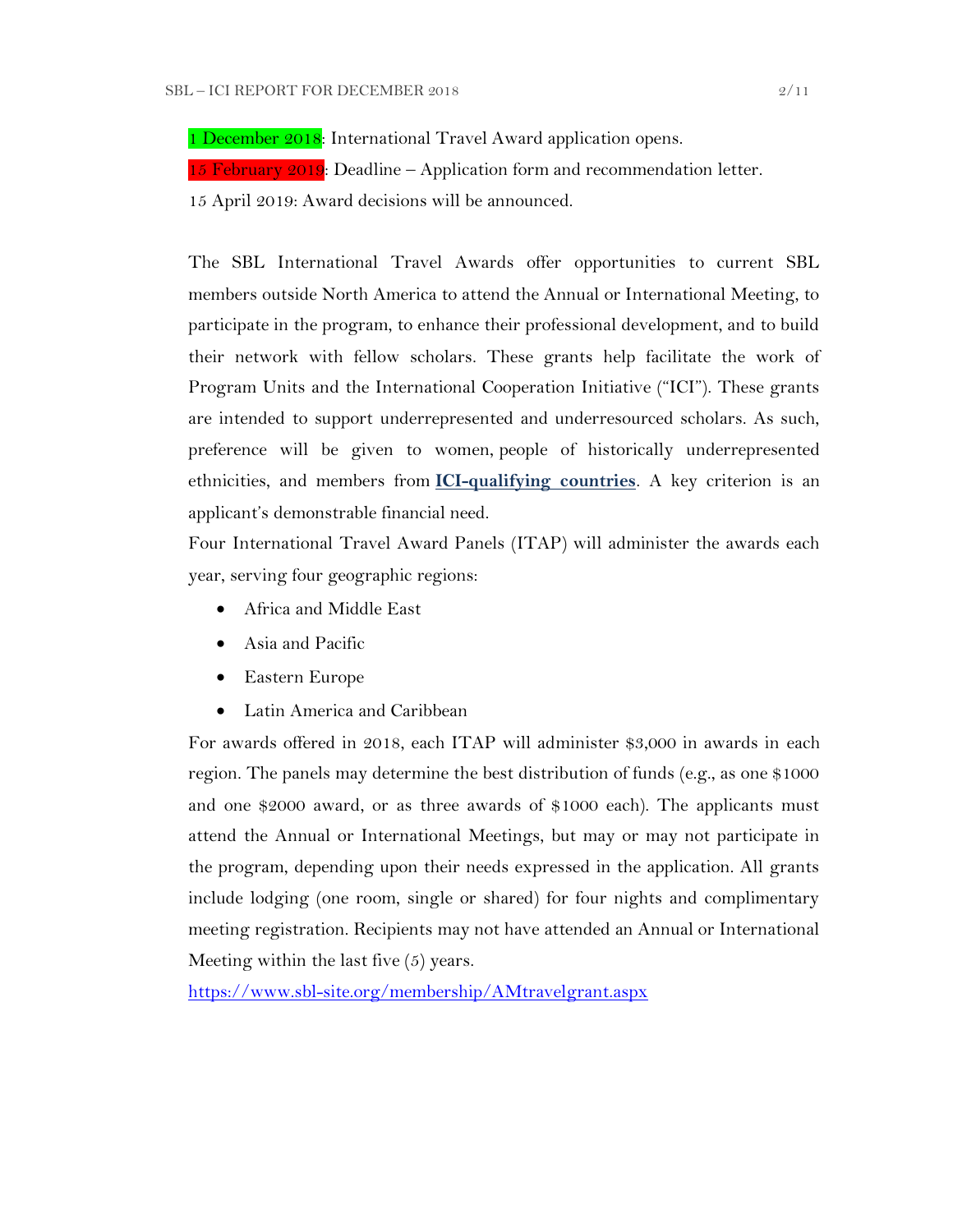# (c) **PUBLICATION IN [ANCIENT NEAR EAST MONOGRAPHS](http://www.sbl-site.org/publications/Books_ANEmonographs.aspx) (ANEM)**

ANEM is a series that was established by the SBL at the request of the International Cooperation Initiative (ICI), jointly published with the Universidad Católica Argentina's Centro de Estudios de Historia del Antiguo Oriente (CEHAO) and co-edited by Jeffrey Stackert and Juan Manuel Tebes. The series publishes volumes on the Ancient Near East (including ancient Israel) both in print and electronically, making them freely available for download. Paperback and hardback versions of the volumes are available, for a reasonable price.

To view the volumes published in the series, please go to

[http://www.sbl-site.org/publications/Books\\_ANEmonographs.aspx](http://www.sbl-site.org/publications/Books_ANEmonographs.aspx) (SBL English version)

<http://www.uca.edu.ar/anem> (CEHAO Spanish version)

The latest volume in ANEM is:

**FARBER, Zev I., Jacob L. WRIGHT (eds.) Archaeology and History of Eighth-Century Judah. Ancient Near East Monographs – Monografías sobre el Antiguo Oriente, Volume 23. Atlanta: Society of Biblical Literature – Centro de Estudios del Antiguo Oriente, 2018. 593 pp. ISBN 9781628372335**

Essays from an international group of experts.

Essays from an international group of experts on the ancient Near East and the Hebrew Bible honor Oded Borowski's pioneering work in the archaeology and history of ancient Israel and Judah. Contributors approach the question of what we know of eighth-century Judah from multiple angles, including a survey of Judah's neighbors, the land of Judah and its cities, daily life and material culture, religious beliefs and practices, and early forms of what are now biblical texts. Contributors include Rami Arav, Shawn Zelig Aster, Assaf Avraham, Jeffrey A. Blakely, Sandra Blakely, Elizabeth Bloch-Smith, Efrat Bocher, Erin Darby, Jennie Ebeling, Zev I. Farber, Avraham Faust, Daniel E. Fleming, Yuval Gadot, Kristine Garroway, Seymour Gitin, James W. Hardin, Gilad Itach, Hayah Katz, Reinhard G. Kratz, Joel M. LeMon, Shani Libi, Oded Lipschits, Donald Redford, Christopher Rollston,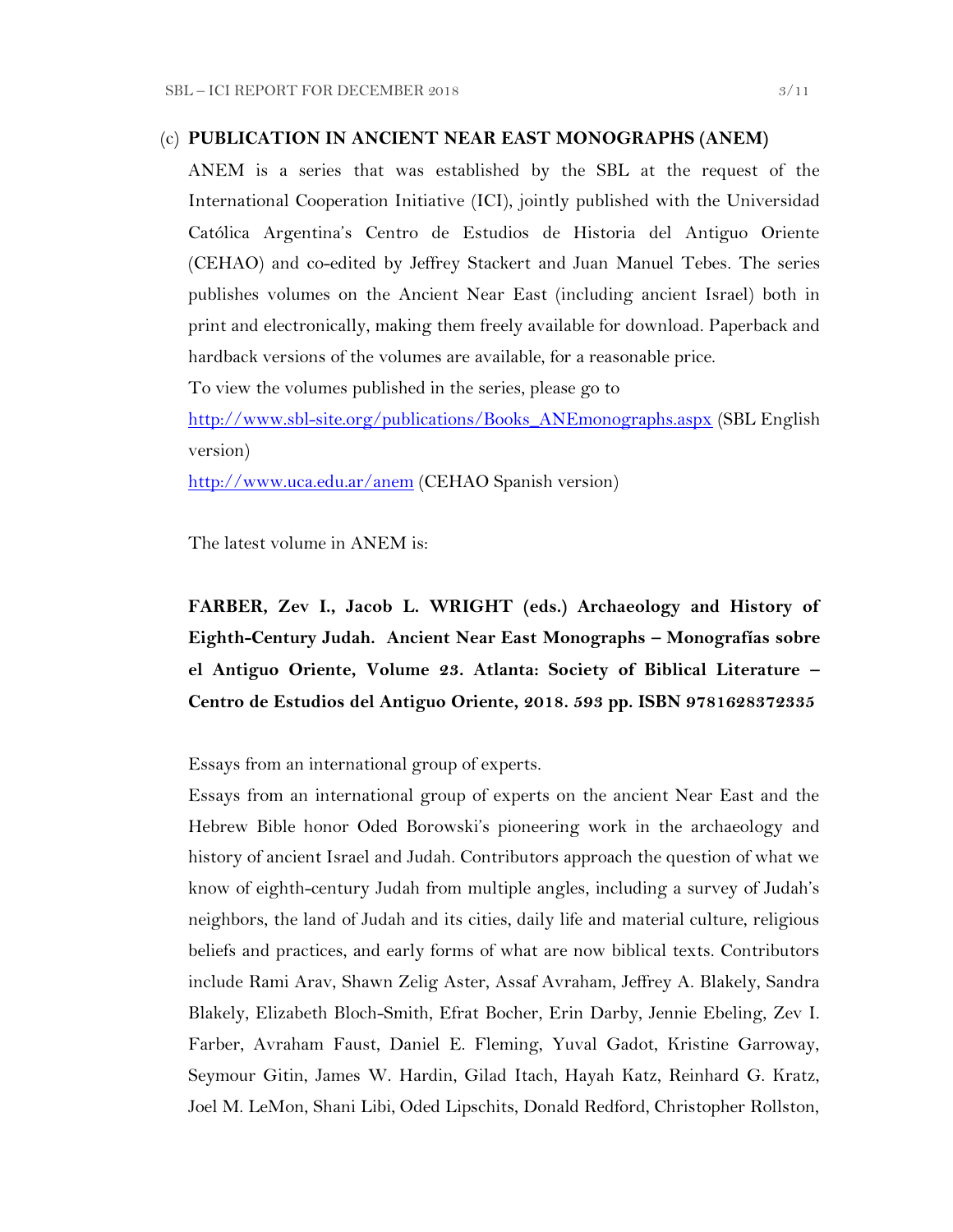Bruce Routledge, Yair Sapir, Konrad Schmid, Cynthia Shafer-Elliott, Brent A. Strawn, Andy Vaughn, Jacob L. Wright, and K. Lawson Younger Jr.

Features:

- Emphasis on the influence of Assyria in Judah's political, religious, and material cultures.

- Multiple models for the early stages of biblical writing and composition.

- Updated information on pottery typologies.

# **(d) PUBLICATION IN INTERNATIONAL VOICES IN BIBLICAL STUDIES (IVBS)**

IVBS is a series that was established by the SBL at the request of the International Cooperation Initiative (ICI), and which is co-edited by Monica Melanchthon and Jione Havea. IVBS encourages in particular submissions from scholars in the present seven international regions for which it has editorial boards: Africa, Central and Eastern Europe, Latin America, Middle East-South Asia, Northeast Asia, Pacific, and Southeast Asia. Interregional collaborations are also welcome. IVBS publishes works in English and in any other language for which its editors can find qualified peer reviewers. Any work published in IVBS is freely available to anyone in perpetuity. The series publishes work generally in the area of reception history and criticism. The scope is not limited to any particular biblical text or historical timeframe. The works will mainly be published in English and, wherever possible, also in primary languages of authors. For more information please go to [http://ivbs.sbl-site.org/home.aspx.](http://ivbs.sbl-site.org/home.aspx) If you would consider publishing your work in this series, feel free to contact one of the two general editors, [Monica Melanchthon](mailto:ivbs2010@gmail.com) or [Jione Havea.](mailto:jioneh@nsw.uca.org.au)

The latest volume in IVBS is:

# **Nofoaiga, V. A Samoan Reading of Discipleship in Matthew. Atlanta: SBL Press, 2017.**

A reading of discipleship as service from the ancient Galilee to contemporary Samoa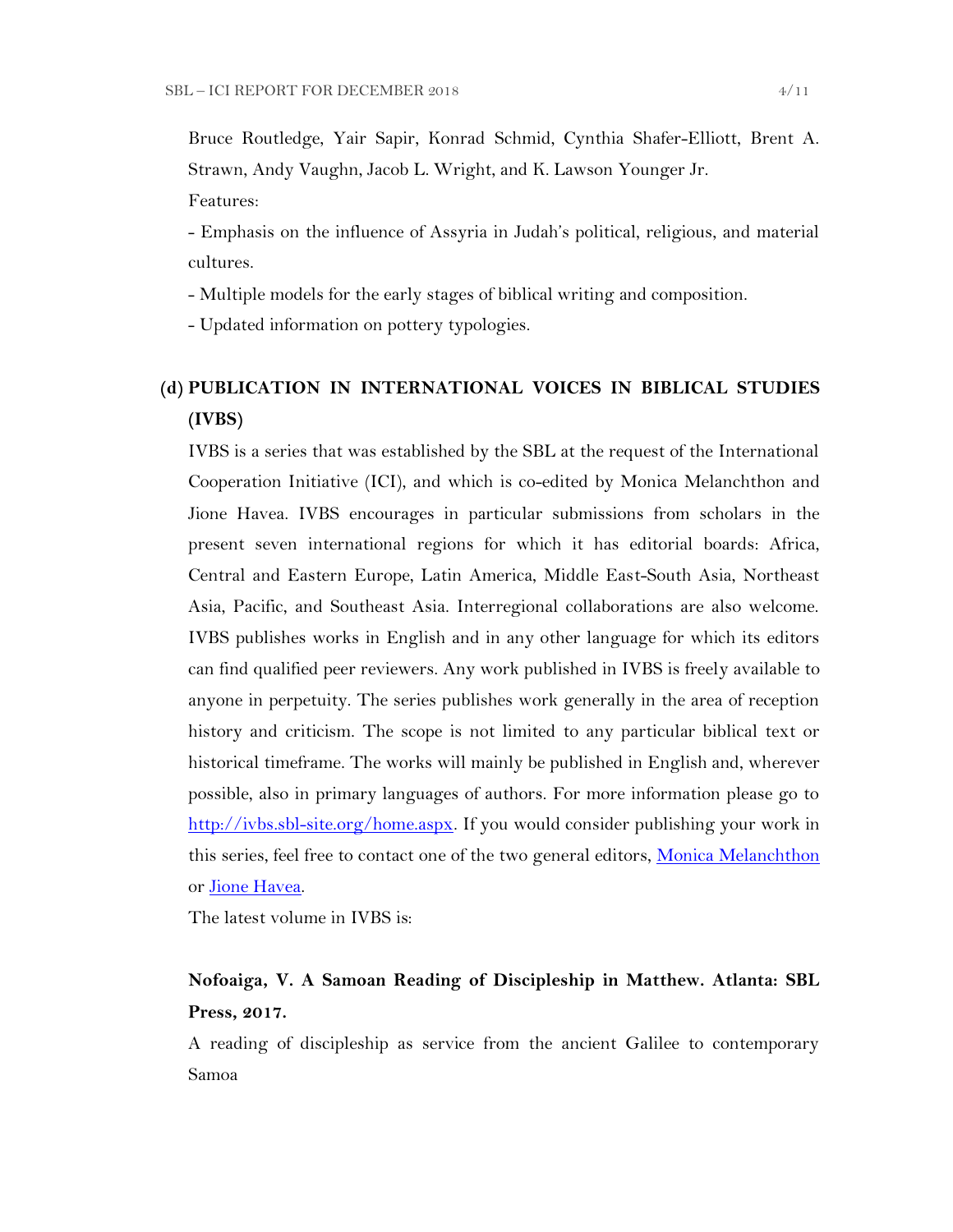The Bible contains a collection of perspectives that should not be privileged over and against the perspectives of readers from other lands.This book offers an alternative understanding of discipleship under the influence of the Samoan tautua (servant), for whom the needs of family and local people are foremost, and approaches in biblical criticism that affirm locatedness of readers. Because discipleship is also about place, which might be in-between spaces, Nofoaiga offers tautuaileva (service in-between spaces) readings of Matthew 4:12–25 and Matthew 7:24–8:22 that emphasize place (Galilee) as well as the marginalized and excluded (the crowd). With the twirlings and ebbings expected from natives of oral cultures, Nofoaiga holds the complexity of tautuaileva in this study and offers it as his contribution to the assembling and assembly of islander criticism.

Features:

*Tautuaileva*, or service in-between spaces or in relational places, as a method of islander criticism.

A critique of traditional interpretations of the meaning of discipleship as abandoning family, duty, and responsibility.

Glossary of important Samoan terms and phrases.

### **(e) PUBLICATIONS: ONLINE BOOKS**

For a **full alphabetic list of all publications available for free in the ICI book repository program**, please go to:

[http://www.sbl-site.org/publications/Books\\_ICIbooks.aspx](http://www.sbl-site.org/publications/Books_ICIbooks.aspx)

New books added to the repository!:

**Perrin, Andrew B., Kyung S. Baek, and Daniel K. Falk. Reading the Bible in Ancient Traditions and Modern Editions: Studies in Memory of Peter W. Flint. Early Judaism and Its Literature 47. Atlanta: SBL Press, 2017.**

An international group of scholars specializing in various disciplines of biblical studies—Dead Sea Scrolls, Septuagint, Hebrew Bible/Old Testament, Second Temple Judaism, and Christian Origins—present twenty-seven new contributions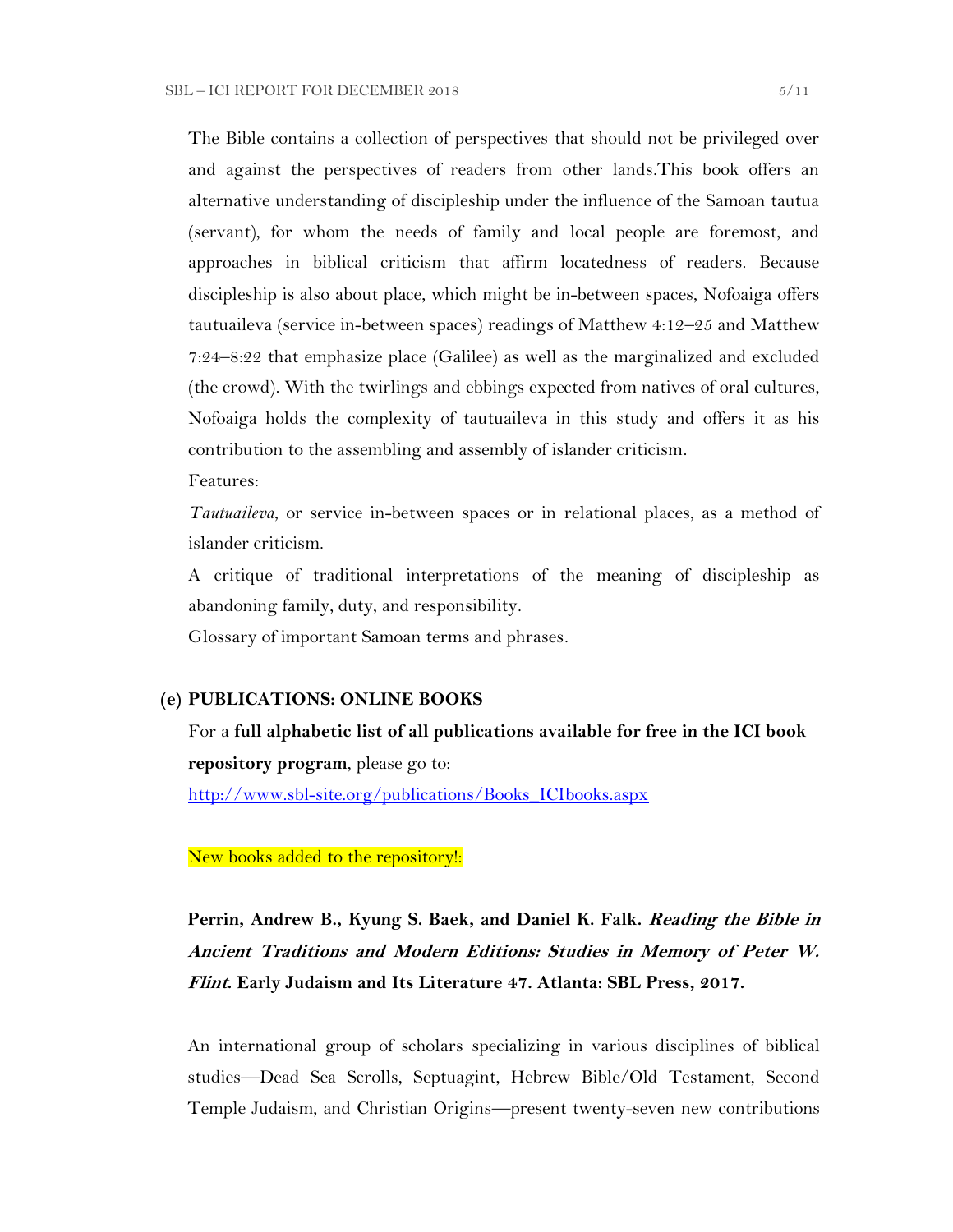that commemorate the career of Peter W. Flint (1951-2016). Each essay interacts with and gives fresh insight into the fields shaped by Professor Flint's life work. Part one explores the interplay between text-critical methods, the growth and formation of the Hebrew Scriptures, and the making of modern critical editions. Part two maps some dynamics of scriptural interpretation and reception in ancient Jewish and Christian literatures of the Second Temple period.

# **Diner, Hasia R. How America Met the Jews. Brown Judaic Studies 360. Providence: Brown Judaic Studies, 2017.**

In this new book award-winning author Hasia R. Diner explores the issues behind why European Jews overwhelmingly chose to move to the United States between the 1820s and 1920s. Unlike books that tend to romanticize American freedom as the force behind this period of migration or that tend to focus on Jewish contributions to America or that concentrate on how Jewish traditions of literacy and self-help made it possible for them to succeed, Diner instead focuses on aspects of American life and history that made it the preferred destination for 90 percent of European Jews.

JSTOR provides free or low cost access to more than 1,500 institutions in 69 **countries** 

More than 1,500 institutions in Africa and other developing nations receive access to JSTOR free of charge or for steeply reduced fees. This is made possible through a combination of philanthropic support and the fees paid by libraries in other countries around the world, as well as publishers' eagerness to support this work. More information is available about JSTOR's [African Access](http://about.jstor.org/libraries/african-access-initiative)  [Initiative](http://about.jstor.org/libraries/african-access-initiative) and [Developing Nations Access Initiative](http://about.jstor.org/libraries/developing-nations-access-initiative) programs.

#### Need JSTOR Access?

As part of your Society of Biblical Literature membership, save 50% on the annual JPASS plan, your personal access to the JSTOR archive. With more than 1,900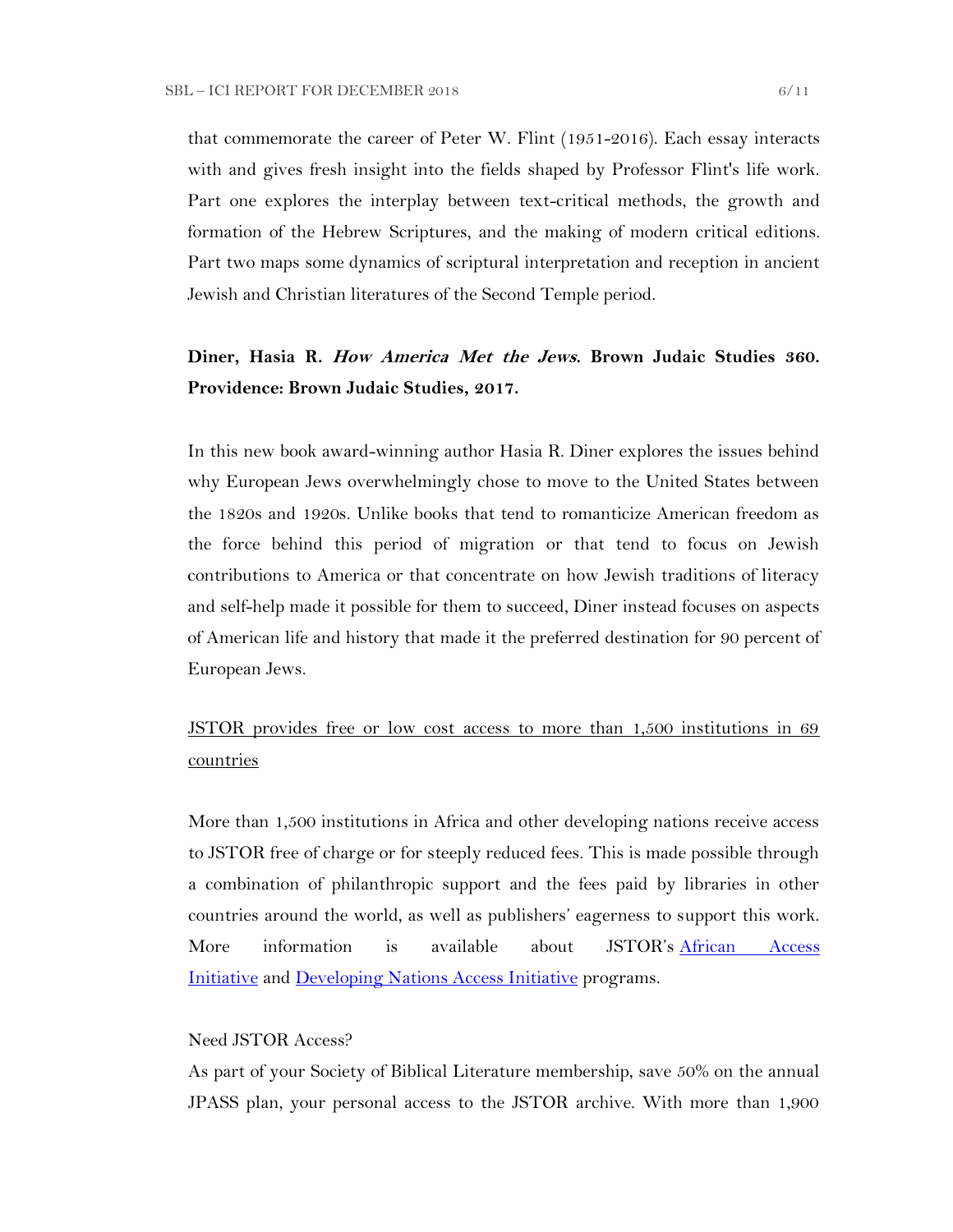scholarly journals, JSTOR is one of the world's leading academic databases. Millions of users worldwide rely on JSTOR for research, fact checking, and book reviews. This discounted subscription includes unlimited reading access and 120 article downloads. JSTOR adds new titles every month so you'll have a growing collection of the world's leading peer-reviewed journals only a click away.

To access the discounted JPASS, log-in to the SBL website with your member ID. Just below where you entered your member ID, click membership benefits. You will see JSTOR's JPASS among the benefits and a link "To get your savings: click here."

### **(f) ICI TEACHING COLLABORATION PROGRAM**

In order to facilitate the exchange of scholars and institutions in biblical studies across the globe, a teaching collaboration program is run by the ICI. The facility consists of lists of scholars and institutions interested in exchanges that are made available on the SBL website.

See: [http://sbl-site.org/educational/ICITeaching.aspx.](http://sbl-site.org/educational/ICITeaching.aspx) If you or your institution is interested in such collaboration, please visit the site and enroll yourself in these lists. For more information, contact [Jackie du Toit.](mailto:dutoitjs@ufs.ac.za)

## **(g) JOURNAL OF BIBLICAL LITERATURE (JBL) ARCHIVE**

Take note that an archive with JBL articles from volume 122.1 of 2003 through volume 130.1 of 2011 is available online to people accessing the SBL website from any ICI country. See http://www.sbl-site.org/publications/ICI\_JBLarchive.aspx. All articles in those volumes can be downloaded for free!

### **(h) THE SBL WEBSITE**

The SBL website (on the SBL Press page) has a facility where one can search the full text of all SBL books! For this very convenient tool, see:

<http://sbl-site.org/publications/default.aspx>

For searching reviews of a vast number of academic publications, see the website of Review of Biblical Literature (RBL) at (you have to log in with your membership number):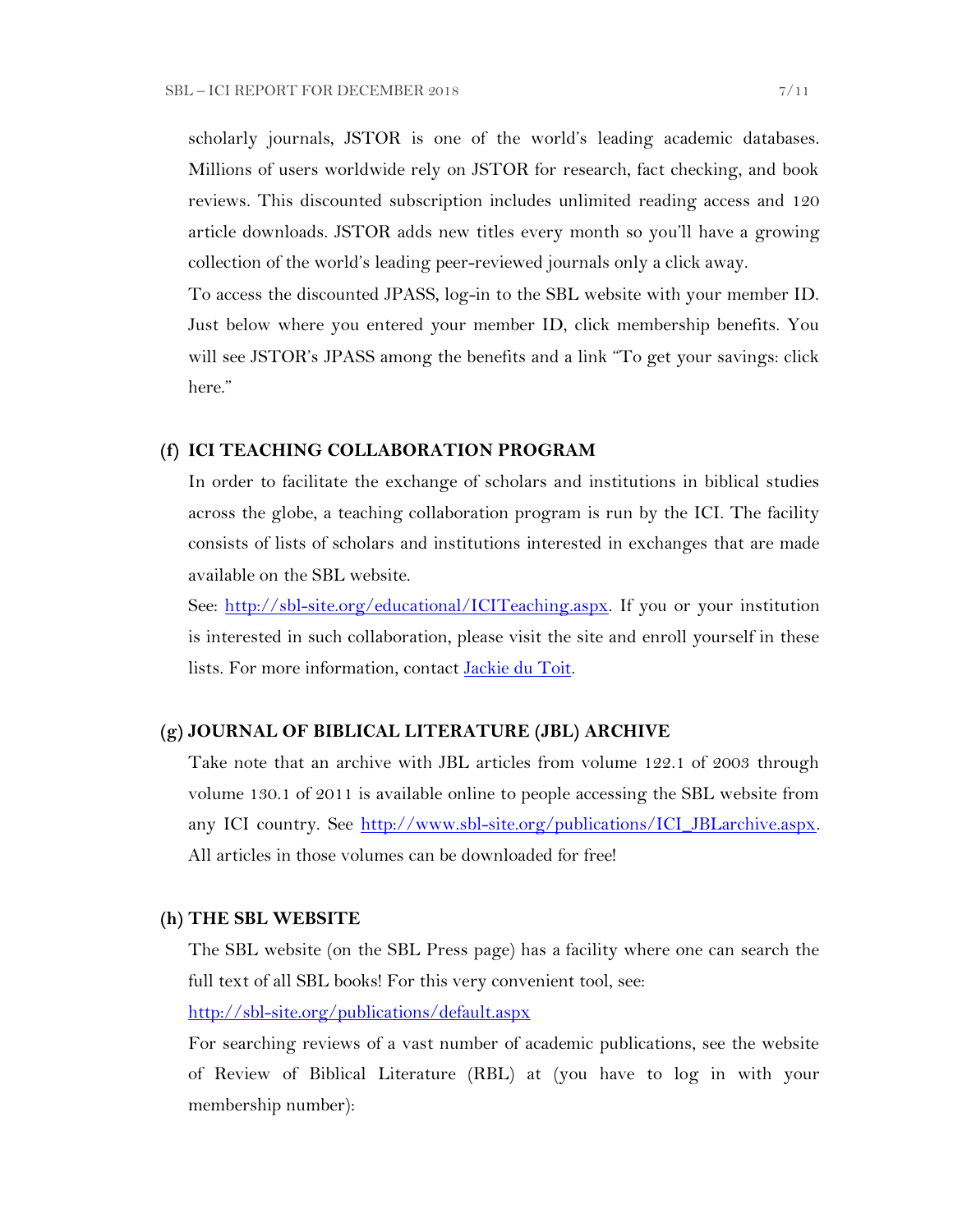# **(i) EVENTS**

The SBL maintains a significant list of events taking place anywhere in the globe. For the full list please go to<http://www.sbl-site.org/meetings/events.aspx> A selection of events is listed below—mainly those taking place in ICI regions. Please provide information on conferences in your region, including calls for papers, to Sharon Johnson at  $\frac{\text{sharon.}(\partial s\text{bl-site.} \text{or} \text{g.})}{\text{sh.}(\partial s\text{bl-site.} \text{or} \text{g.})}$ 

## **2019**

# **1/9-1/11 Persian Empire, Social Sciences, and Historiography Exploratory Workshop**

It will be held at the University of Helsinki. Interested scholars are warmly invited to attend. Please register by 23 December. The workshop is co-sponsored by the Centres of Excellence in Changes in Sacred Texts and Traditions and Ancient Near Eastern Empires.

<https://elomake.helsinki.fi/lomakkeet/93556/lomake.html>

## **1/23-1/25 Prayer and the Ancient City: Influences of Urban Space**

The Martin-Luther-University Halle-Wittenberg will host the conference. The workshop is a first attempt to investigate the impact of urban space on prayer practices and related religious thought and belief in antiquity <https://www.theologie.uni-halle.de/nt/aktuelles/>

# **7/1-7/5 SBL International Meeting**

Our host institutions are the Pontifical Biblical Institute and the Gregorian University, Rome, Italy.

<https://www.sbl-site.org/meetings/Internationalmeeting.aspx>

## **7/16-7/19 Congreso Internacional de Estudios Bíblicos**

Con ocasión de cumplirse los 80 años de la Revista Bíblica, la "Asociación Bíblica Argentina" (ABA) y los Consejos Editoriales de la Revista, junto con la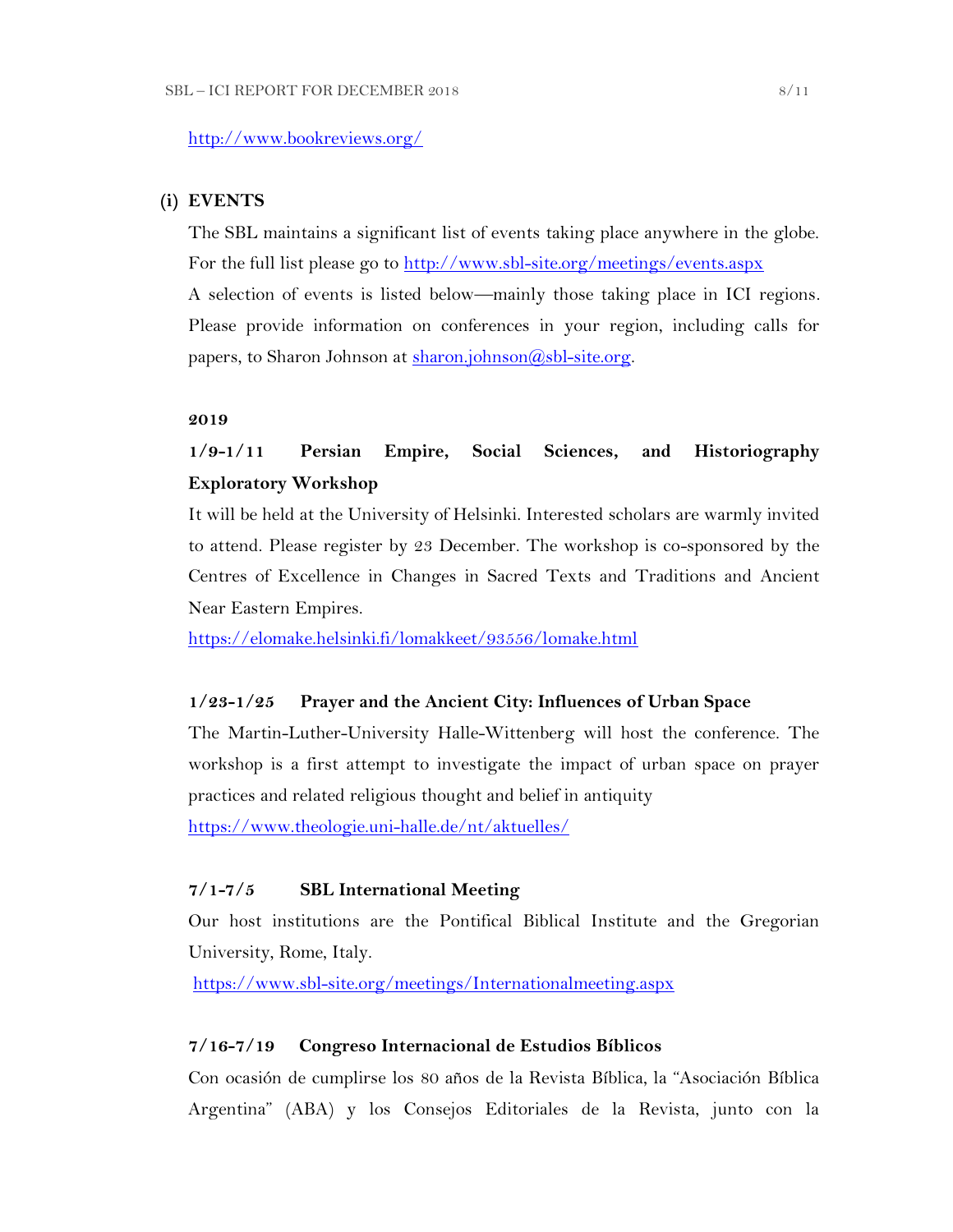"Asociación Brasileira de Pesquisa Bíblica" (ABIB), la Asociación Bíblica Chilena (ABCh), la Asociación de Biblistas de México y varios colegas de distintos países latinoamericanos y de los Estados Unidos, hemos organizado un "Congreso Internacional de Estudios Bíblicos" que tendrá lugar en la sede de Buenos Aires de la Pontificia Universidad Católica Argentina "Santa María de los Buenos Aires".

On the occasion of the 80th anniversary of Revista Bíblica, the "Asociación Bíblica Argentina" (ABA) and the Revista Editorial Board, together with the "Asociación Brasileira de Pesquisa Bíblica" (ABIB), the Asociación Bíblica Chilena (ABCh), the Asociación de Biblistas de México and several colleagues from different Latin American countries and the United States, have organized an "International Congress of Biblical Studies" that will take place in the Buenos Aires headquarters of the Pontificia Universidad Católica Argentina "Santa María de los Buenos Aires".

<http://congresobiblico2019.org/>

# **7/21-7/24 The British Association of Jewish Studies Conference**

BAJS Annual Conference will be held at the University of Oxford. Theme: What is Commentary?

<https://britishjewishstudies.org/about/conference-2018/>

### **7/30-8/2 Society for New Testament Studies**

SNTS 2019 General Meeting will be held in Marburg, Germany. <http://snts.international/general-meetings/>

## **8/4-8/9 International Organization for the Study of the Old Testament**

The 23rd Congress of IOSOT will be held at the University of Aberdeen. <https://www.abdn.ac.uk/events/conferences/iosot/index.php>

### **8/11-8/14 European Association of Biblical Studies**

2019 Annual Conference will be held in Warsaw, Poland. <https://www.eabs.net/>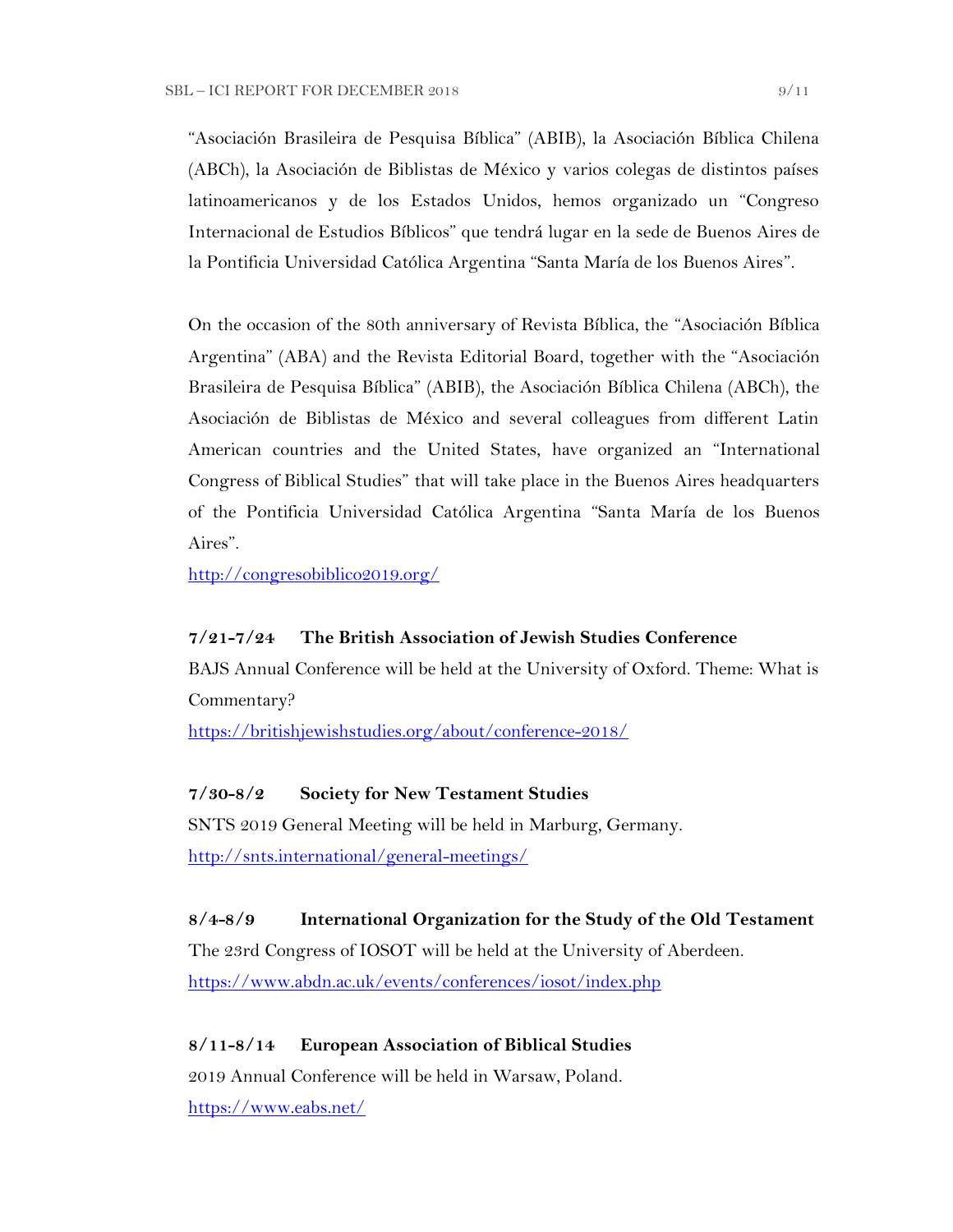### **(j) SBL EDUCATIONAL RESOURCES FREELY AVAILABLE**

There are links to numerous educational resources on the SBL website. The following are freely available: (i) Resources on Teaching the Bible; (ii) Freely downloadable Hebrew, Greek and Transliteration fonts (amongst others); (iii) Resources on Bible translations and commentaries; and (iv) Research tool resources.

See<http://sbl-site.org/educational/default.aspx>

Also remember to check the newly-developed **Bible Odyssey** online portal. See [www.bibleodyssey.org.](http://www.bibleodyssey.org/) This portal offers wonderful educational resources, but also resources for broader popular audiences. Use this site to popularize our academic studies in faith communities!

Any topics you would like to see Bible Odyssey address? Just send a message to: [bow@sbl-site.org](mailto:bow@sbl-site.org)

# **(k) PLEASE PASS ON THE INFORMATION**

Please share this newsletter with your colleagues and students and become a liaison for your institution and SBL. (Please contact our liaison officer, [Jackie du](mailto:dutoitjs@ufs.ac.za)  [Toit,](mailto:dutoitjs@ufs.ac.za) if you would like to assist as contact person in your region.) Your advocacy for ICI strengthens biblical studies as a discipline and builds relationships in the global community. Thank you to those who have done so in the past—we also receive letters from people who received the newsletter from someone else.

Thanks a lot for your interest and spread the word!

Juan

--

Juan Manuel Tebes

Director, Centro de Estudios de Historia del Antiguo Oriente

Co-Editor, Ancient Near East Monographs

Researcher, CONICET - National Research Council of Argentina

Chair, International Cooperation Initiative & Coordinator, International Travel Awards Society of Biblical Literature

Pontificia Universidad Católica Argentina